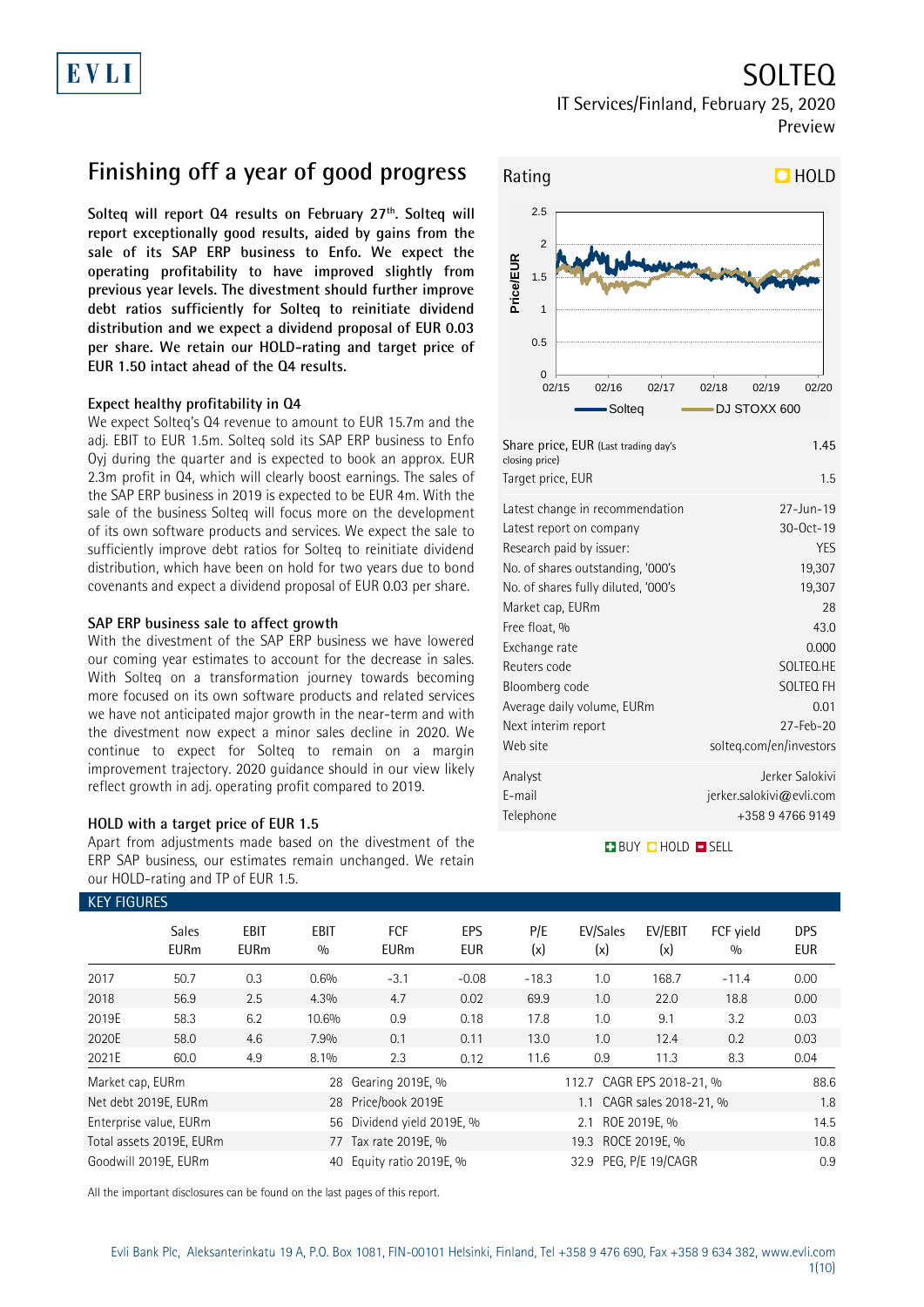# EVLI EQUITY RESEARCH SOLTEQ

IT Services/Finland, February 25, 2020

Preview

| <b>Solteg</b>          | 2017     | Q1/18  | Q2/18   | Q3/18  | Q4/18  | 2018     | Q1/19  | Q2/19  | Q3/19   | Q4/'19E                             | 2019E   | 2020E   | 2021E   |
|------------------------|----------|--------|---------|--------|--------|----------|--------|--------|---------|-------------------------------------|---------|---------|---------|
| Net sales              | 50.7     | 14.9   | 14.2    | 12.8   | 14.9   | 56.9     | 14.9   | 14.7   | 13.0    | 15.7                                | 58.3    | 58.0    | 60.0    |
| sales growth %         | $-19.6%$ | 13.8%  | 5.7%    | 10.3%  | 19.2%  | $12.1\%$ | 0.2%   | 3.0%   | 1.2%    | 5.2%                                | 2.4%    | $-0.5%$ | 3.5%    |
|                        |          |        |         |        |        |          |        |        |         |                                     |         |         |         |
| Other income           | 0.1      | 0.0    | 0.0     | 0.0    | 0.5    | 0.5      | 0.0    | 0.0    | 0.0     | 2.3                                 | 2.3     | 0.0     | 0.0     |
| Materials and services | $-6.3$   | $-2.1$ | $-1.7$  | $-1.2$ | $-1.1$ | $-6.1$   | $-0.9$ | $-1.4$ | $-1.4$  | $-1.3$                              | $-5.0$  | $-4.5$  | $-4.5$  |
| Personnel expenses     | $-32.9$  | $-8.8$ | $-9.8$  | $-8.6$ | $-8.3$ | $-35.6$  | $-9.3$ | $-9.4$ | $-8.1$  | $-9.5$                              | $-36.3$ | $-36.0$ | $-37.3$ |
| Other expenses         | $-9.2$   | $-2.0$ | $-2.0$  | $-2.0$ | $-4.9$ | $-10.9$  | $-2.2$ | $-2.3$ | $-2.2$  | $-2.4$                              | $-9.1$  | $-8.8$  | $-9.1$  |
| <b>EBITDA</b>          | 2.4      | 1.9    | 0.6     | 1.1    | 1.1    | 4.8      | 2.5    | 1.5    | 1.3     | 4.8                                 | 10.1    | 8.7     | 9.2     |
| <b>D&amp;A</b>         | $-2.1$   | $-0.6$ | $-0.6$  | $-0.6$ | $-0.5$ | $-2.3$   | $-0.9$ | $-1.0$ | $-1.0$  | $-1.0$                              | $-4.0$  | $-4.1$  | $-4.3$  |
| <b>EBIT</b>            | 0.3      | 1.3    | 0.0     | 0.5    | 0.6    | 2.5      | 1.5    | 0.6    | 0.3     | 3.8                                 | 6.2     | 4.6     | 4.9     |
| <b>EBIT</b> margin     | 0.6%     | 8.8%   | 0.2%    | 3.8%   | 4.3%   | $4.3\%$  | 10.2%  | 3.9%   | $2.2\%$ | $\frac{\partial}{\partial}$<br>24.1 | 10.6%   | 7.9%    | 8.1%    |
| Adjustment items       | 1.8      | 0.0    | 0.1     | 0.1    | 0.5    | 0.7      | 0.0    | 0.1    | 0.0     | $-2.3$                              | $-2.2$  | 0.0     | 0.0     |
| <b>Adjusted EBIT</b>   | 2.1      | 1.3    | 0.2     | 0.6    | 1.1    | 3.1      | 1.5    | 0.6    | 0.3     | 1.5                                 | 3.9     | 4.6     | 4.9     |
| Adj. EBIT margin       | 4.1%     | 8.7%   | $1.1\%$ | 4.3%   | 7.5%   | 5.5%     | 10.3%  | 4.3%   | 2.2%    | 9.5%                                | 6.8%    | 7.9%    | 8.1%    |
|                        |          |        |         |        |        |          |        |        |         |                                     |         |         |         |

|                                   | <b>MCAP</b> |        | EV/EBITDA |       |        | EV/EBIT |       |       | P/E    |        |
|-----------------------------------|-------------|--------|-----------|-------|--------|---------|-------|-------|--------|--------|
| <b>SOLTEQ PEER GROUP</b>          | <b>MEUR</b> | 19E    | 20E       | 21E   | 19E    | 20E     | 21E   | 19E   | 20E    | 21E    |
| <b>TietoEVRY</b>                  | 3089        | 8.8x   | 6.6x      | 6.1x  | 12.1x  | 8.7x    | 8.1x  | 14.9x | 11.9x  | 11.0x  |
| Atea                              | 1209        | 11.9x  | 8.5x      | 7.5x  | 21.6x  | 14.7x   | 12.2x | 22.8x | 18.4x  | 15.0x  |
| Knowit                            | 335         | 10.6x  | 8.2x      | 7.6x  | 13.2x  | 10.0x   | 9.2x  | 14.8x | 13.4x  | 12.2x  |
| <b>IHiQ International</b>         | 260         | 10.9x  | 9.9x      | 9.4x  | 13.6x  | 11.9x   | 11.2x | 16.2x | 15.5x  | 14.6x  |
| <b>B</b> ouvet                    | 444         | 13.8x  | 13.5x     | 12.6x | 17.3x  | 16.7x   | 15.1x | 23.9x | 20.4x  | 19.3x  |
| Enea                              | 326         | 11.3x  | 10.8x     | 9.9x  | 15.6x  | 14.6x   | 13.7x | 19.1x | 16.6x  | 16.2x  |
| <b>Gofore</b>                     | 109         |        |           |       |        |         |       | 19.7x | 16.4x  | 14.2x  |
| Digia                             | 123         | 8.1x   | 7.9x      | 7.5x  | 12.7x  | 11.6x   | 10.5x | 17.1x | 13.6x  | 12.3x  |
| Siili Solutions                   | 63          | 8.4x   | 6.7x      |       | 14.8x  | 10.2x   |       | 19.2x | 12.9x  |        |
| <b>Vincit</b>                     | 54          | 13.4x  | 9.7x      | 8.0x  | 16.5x  | 11.7x   | 9.4x  | 20.8x | 16.6x  | 13.1x  |
| <b>Innofactor</b>                 | 31          | 8.3x   | 8.3x      | 7.8x  | 22.5x  | 18.0x   | 12.7x | 19.7x | 17.3x  | 11.3x  |
| Peer Group Average                | 549         | 10.6x  | 9.0x      | 8.5x  | 16.0x  | 12.8x   | 11.3x | 18.9x | 15.7x  | 13.9x  |
| Peer Group Median                 | 260         | 10.7x  | 8.4x      | 7.8x  | 15.2x  | 11.8x   | 11.2x | 19.2x | 16.4x  | 13.6x  |
| Solteg (Evli est.)                | 28          | 5.6x   | 6.3x      | 5.7x  | 9.1x   | 12.4x   | 11.3x | 25.1x | 13.0x  | 11.6x  |
| Solteg prem./disc. to peer median |             | $-48%$ | $-25%$    | -27%  | $-40%$ | 5%      | 1%    | 31%   | $-21%$ | $-15%$ |

Source FactSet, Evli Research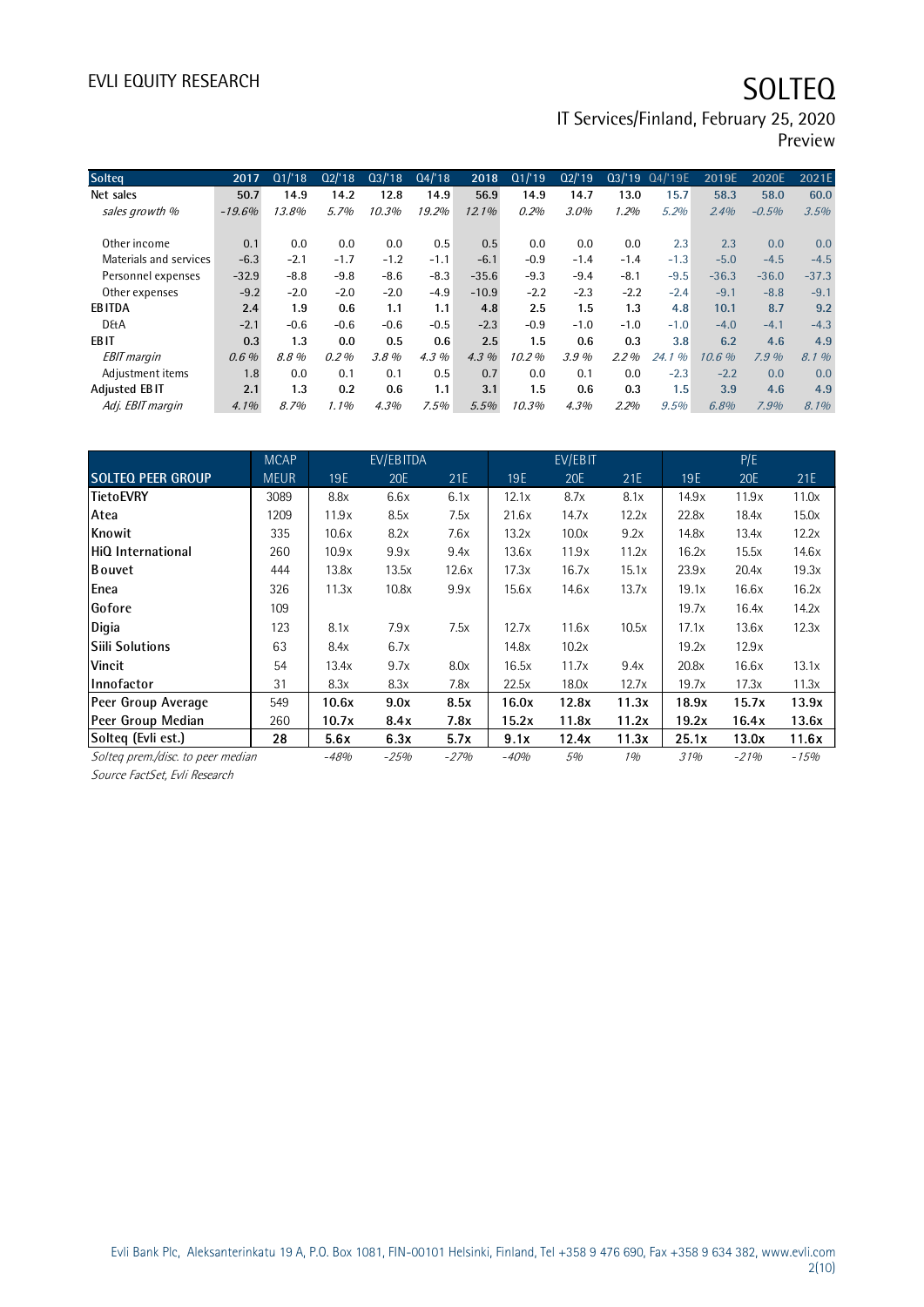| <b>INTERIM FIGURES</b>               |        |         |         |          |        |        |          |         |         |        |        |        |
|--------------------------------------|--------|---------|---------|----------|--------|--------|----------|---------|---------|--------|--------|--------|
| EVLI ESTIMATES, EURm                 | 201801 | 201802  | 201803  | 201804   | 2018   | 201901 | 201902   | 201903  | 2019Q4E | 2019E  | 2020E  | 2021E  |
| Net sales                            | 14.9   | 14.2    | 12.8    | 14.9     | 56.9   | 14.9   | 14.7     | 13.0    | 15.7    | 58.3   | 58.0   | 60.0   |
| EBITDA                               | 1.9    | 0.6     | 1.1     | 1.1      | 4.8    | 2.5    | 1.6      | 1.3     | 4.8     | 10.1   | 9.0    | 9.7    |
| EBITDA margin (%)                    | 12.9   | 4.4     | 8.3     | 7.7      | 8.4    | 16.4   | 10.7     | 10.0    | 30.6    | 17.4   | 15.6   | 16.1   |
| EBIT                                 | 1.3    | 0.0     | 0.5     | 0.6      | 2.5    | 1.5    | 0.6      | 0.3     | 3.8     | 6.2    | 4.6    | 4.9    |
| EBIT margin (%)                      | 8.8    | 0.2     | 3.8     | 4.3      | 4.3    | 10.2   | 3.9      | 2.2     | 24.1    | 10.6   | 7.9    | 8.1    |
| Net financial items                  | $-0.4$ | $-0.4$  | $-0.4$  | $-0.6$   | $-1.8$ | $-0.5$ | $-0.5$   | $-0.5$  | $-0.5$  | $-1.9$ | $-1.9$ | $-1.9$ |
| Pre-tax profit                       | 0.9    | $-0.3$  | 0.1     | 0.0      | 0.6    | 1.1    | 0.1      | $-0.2$  | 3.3     | 4.2    | 2.7    | 3.0    |
| Tax                                  | $-0.2$ | 0.0     | $-0.2$  | 0.1      | $-0.3$ | $-0.3$ | 0.1      | 0.0     | $-0.7$  | $-0.8$ | $-0.5$ | $-0.6$ |
| Tax rate (%)                         | 26.6   | 9.5     | 312.0   | $-233.3$ | 44.5   | 23.7   | $-106.3$ | 16.1    | 20.0    | 19.3   | 20.0   | 20.0   |
| Net profit                           | 0.7    | $-0.3$  | $-0.1$  | 0.1      | 0.4    | 0.8    | 0.1      | $-0.2$  | 2.7     | 3.4    | 2.2    | 2.4    |
| EPS                                  | 0.03   | $-0.02$ | $-0.01$ | 0.01     | 0.02   | 0.04   | 0.01     | $-0.01$ | 0.14    | 0.18   | 0.11   | 0.12   |
| EPS adjusted (diluted no. of shares) | 0.03   | $-0.02$ | $-0.01$ | 0.01     | 0.02   | 0.04   | 0.01     | $-0.01$ | 0.04    | 0.08   | 0.11   | 0.12   |
| Dividend per share                   | 0.00   | 0.00    | 0.00    | 0.00     | 0.00   | 0.00   | 0.00     | 0.00    | 0.00    | 0.03   | 0.03   | 0.04   |
| SALES, EURm                          |        |         |         |          |        |        |          |         |         |        |        |        |
| Solteg                               | 14.9   | 14.2    | 12.8    | 14.9     | 56.9   | 14.9   | 14.7     | 13.0    | 15.7    | 58.3   | 58.0   | 60.0   |
| Total                                | 14.9   | 14.2    | 12.8    | 14.9     | 56.9   | 14.9   | 14.7     | 13.0    | 15.7    | 58.3   | 58.0   | 60.0   |
| SALES GROWTH, Y/Y %                  |        |         |         |          |        |        |          |         |         |        |        |        |
| Solteg                               | 13.6   | 5.7     | 10.3    | 19.2     | 12.1   | 0.4    | 3.0      | 1.2     | 5.2     | 2.5    | $-0.5$ | 3.5    |
| <b>Total</b>                         | 13.6   | 5.7     | 10.3    | 19.2     | 12.1   | 0.4    | 3.0      | 1.2     | 5.2     | 2.5    | $-0.5$ | 3.5    |
| EBIT, EURm                           |        |         |         |          |        |        |          |         |         |        |        |        |
| Solteq                               | 1.3    | 0.0     | 0.5     | 0.6      | 2.5    | 1.5    | 0.6      | 0.3     | 3.8     | 6.2    | 4.6    | 4.9    |
| Total                                | 1.3    | 0.0     | 0.5     | 0.6      | 2.5    | 1.5    | 0.6      | 0.3     | 3.8     | 6.2    | 4.6    | 4.9    |
| EBIT margin, %                       |        |         |         |          |        |        |          |         |         |        |        |        |
| Solteg                               | 8.8    | 0.2     | 3.8     | 4.3      | 4.3    | 10.2   | 3.9      | 2.2     | 24.1    | 10.6   | 7.9    | 8.1    |
| Total                                | 8.8    | 0.2     | 3.8     | 4.3      | 4.3    | 10.2   | 3.9      | 2.2     | 24.1    | 10.6   | 7.9    | 8.1    |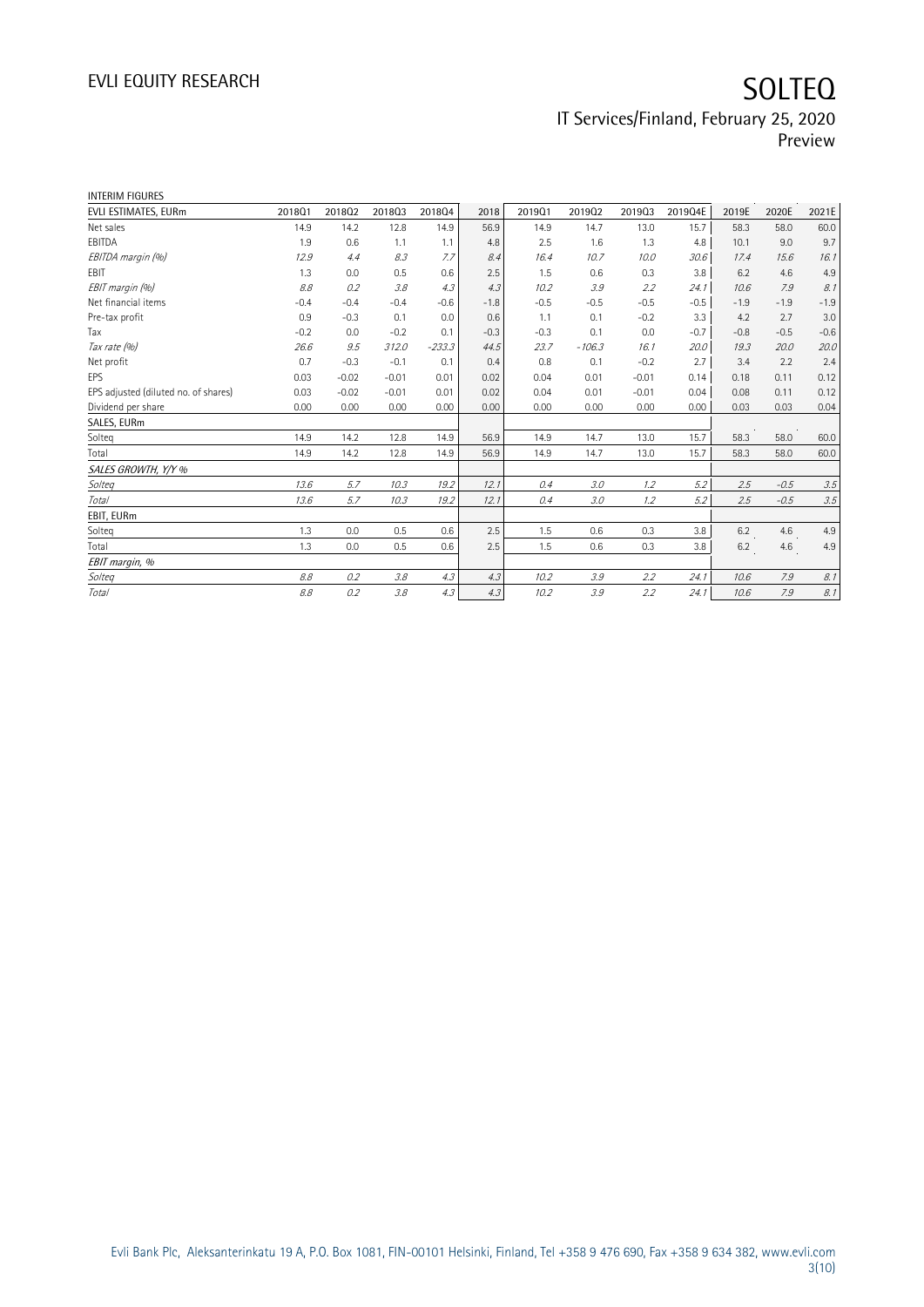# EVLI EQUITY RESEARCH SOLTEQ

### IT Services/Finland, February 25, 2020 Preview

| INCOME STATEMENT, EURm                   | 2014           | 2015           | 2016                | 2017           | 2018           | 2019E               | 2020E          | 2021E               |
|------------------------------------------|----------------|----------------|---------------------|----------------|----------------|---------------------|----------------|---------------------|
| Sales                                    | 40.9           | 54.2           | 63.0                | 50.7           | 56.9           | 58.3                | 58.0           | 60.0                |
| Sales growth (%)                         | $0.0\,$        | 32.6           | 16.3                | $-19.6$        | 12.1           | 2.5                 | $-0.5$         | 3.5                 |
| EBITDA                                   | 3.8            | 3.1            | 8.4                 | 2.4            | 4.8            | 10.1                | 9.0            | 9.7                 |
| EBITDA margin (%)                        | 9.3            | 5.7            | 13.3                | 4.7            | 8.4            | 17.4                | 15.6           | 16.1                |
| Depreciation                             | $-1.3$         | $-1.8$         | $-1.9$              | $-2.1$         | $-2.3$         | $-4.0$              | $-4.4$         | $-4.8$              |
| EBITA                                    | 2.5            | 1.3            | 6.5                 | 0.3            | 2.5            | 6.2                 | 4.6            | 4.9                 |
| Goodwill amortization / writedown        | 0.0            | 0.0            | $-0.1$              | 0.0            | 0.0            | 0.0                 | 0.0            | 0.0                 |
| EBIT                                     | 2.5            | 1.3            | 6.4                 | 0.3            | 2.5            | 6.2                 | 4.6            | 4.9                 |
| EBIT margin (%)                          | 6.1            | 2.4            | 10.2                | 0.6            | 4.3            | 10.6                | 7.9            | 8.1                 |
| Reported EBIT                            | 2.5            | 1.3            | 6.4                 | 0.3            | 2.5            | 6.2                 | 4.6            | 4.9                 |
| EBIT margin (reported) (%)               | 6.1            | 2.4            | 10.2                | 0.6            | 4.3            | 10.6                | 7.9            | 8.1                 |
| Net financials                           | $-0.2$         | $-1.0$         | $-1.7$              | $-1.8$         | $-1.8$         | $-1.9$              | $-1.9$         | $-1.9$              |
| Pre-tax profit                           | 2.3            | 0.3            | 4.7                 | $-1.5$         | 0.6            | 4.2                 | 2.7            | 3.0                 |
| Taxes                                    | $-0.4$         | $-0.2$         | $-0.1$              | $-0.1$         | $-0.3$         | $-0.8$              | $-0.5$         | $-0.6$              |
| Minority shares                          | 0.0            | 0.0            | 0.0                 | 0.0            | 0.0            | 0.0                 | 0.0            | 0.0                 |
| Net profit                               | 1.9            | 0.1            | 4.6                 | $-1.5$         | 0.4            | 3.4                 | 2.2            | 2.4                 |
| Cash NRIs                                | 0.0            | 0.0            | 0.0                 | 0.0            | 0.0            | 0.0                 | 0.0            | 0.0                 |
| Non-cash NRIs                            | 0.0            | 0.0            | 0.0                 | 0.0            | 0.0            | 0.0                 | 0.0            | 0.0                 |
| <b>BALANCE SHEET, EURm</b>               |                |                |                     |                |                |                     |                |                     |
| Assets                                   |                |                |                     |                |                |                     |                |                     |
| Fixed assets                             | $\overline{4}$ | 8              | $\overline{7}$      | 8              | 10             | 13                  | 15             | 15                  |
| Goodwill                                 | 13             | 35             | 34                  | 37             | 40             | 40                  | 40             | 40                  |
| Right of use assets                      | $\mathbf 0$    | $\mathbf 0$    | $\mathsf{O}\xspace$ | $\mathbf 0$    | 6              | $6\,$               | $\,6\,$        | $\overline{7}$      |
| Inventory                                | $\mathbf 0$    | $\mathbf 0$    | $\mathbf 0$         | $\mathbf 0$    | $\mathbf 0$    | $\mathsf{O}\xspace$ | $\mathbf 0$    | $\mathbf 0$         |
| Receivables                              | 5              | 18             | 12                  | 15             | 12             | 12                  | 12             | 13                  |
| Liquid funds                             | 3              | 3              | 8                   | $\overline{2}$ | 5              | 5                   | $\mathsf S$    | $\overline{5}$      |
| Total assets                             | 25             | 64             | 61                  | 61             | 74             | 77                  | 79             | 79                  |
| Liabilities                              |                |                |                     |                |                |                     |                |                     |
| Shareholder's equity                     | 12             | 15             | 20                  | 20             | 22             | 25                  | 27             | 29                  |
| Minority interest                        | $\mathbf 0$    | $\mathbf 0$    | $\mathbf 0$         | $\mathbf 0$    | $\mathbf 0$    | $\mathsf{O}\xspace$ | $\mathbf 0$    | $\mathbf 0$         |
| Convertibles                             | $\mathbf 0$    | $\mathbf 0$    | $\mathsf{O}\xspace$ | $\mathbf 0$    | $\mathbf 0$    | $\mathsf{O}\xspace$ | $\mathbf 0$    | $\mathbf 0$         |
| Lease liabilities                        | $\overline{0}$ | $\mathbf 0$    | $\mathbf 0$         | $\mathbf 0$    | 6              | 6                   | 6              | $\overline{7}$      |
| Deferred taxes                           | $\mathbf{1}$   | $\mathbf{1}$   | $\mathbf{1}$        | $\overline{1}$ | $\mathbf{1}$   | $\mathbf{1}$        | $\mathbf{1}$   | $\mathbf{1}$        |
| Interest bearing debt                    | 4              | 28             | 26                  | 26             | 28             | 27                  | 27             | 25                  |
| Non-interest bearing current liabilities | 8              | 18             | 14                  | 14             | 17             | 17                  | 17             | 18                  |
| Other interest-free debt                 | $\mathbf 0$    | $\mathbf 0$    | 0                   | $\mathbf 0$    | $\mathbf 0$    | $\mathsf{O}\xspace$ | $\mathbf 0$    | $\mathsf{O}\xspace$ |
| Total liabilities                        | 25             | 64             | 61                  | 61             | 74             | 77                  | 79             | 79                  |
| CASH FLOW, EURm                          |                |                |                     |                |                |                     |                |                     |
| + EBITDA                                 | $\overline{4}$ | 3              | 8                   | $\overline{2}$ | 5              | 10                  | $\,9$          | 10                  |
| - Net financial items                    | $\mathbb O$    | $-1$           | $-2$                | $-2$           | $-2$           | $-2$                | $-2$           | $-2$                |
| - Taxes                                  | $\mathbf 0$    | $\mathbf 0$    | $\mathsf{O}\xspace$ | $\mathbf 0$    | $\mathbf 0$    | $-1$                | $-1$           | $-1$                |
| - Increase in Net Working Capital        | 3              | $-3$           | 3                   | $-1$           | 6              | $\mathbb O$         | $\mathbf 0$    | $\mathbf 0$         |
| $+/-$ Other                              | $\mathbf 0$    | $\mathbf 0$    | $-5$                | $-2$           | $\mathbf 0$    | $\mathbb O$         | $\mathbf 0$    | $\mathsf{O}\xspace$ |
| = Cash flow from operations              | $\overline{7}$ | $-1$           | $\overline{4}$      | $-2$           | 8              | $7\overline{ }$     | $\overline{7}$ | $\overline{7}$      |
| - Capex                                  | $-18$          | $-28$          | $-1$                | $-1$           | $-3$           | $-7$                | $-7$           | $-5$                |
| - Acquisitions                           | $\mathbf 0$    | $\mathbf 0$    | 0                   | $\mathbf 0$    | $\mathbf 0$    | $\mathsf{O}\xspace$ | $\mathbf 0$    | $\mathbf 0$         |
| + Divestments                            | $\mathbf 0$    | $\mathbf 0$    | $\mathsf{O}\xspace$ | $\mathbf 0$    | $\mathbf 0$    | $\mathsf{O}\xspace$ | $\mathbf 0$    | $\mathbf 0$         |
| = Free cash flow                         | $-12$          | $-29$          | 3                   | $-3$           | 5              | $\mathbf{1}$        | $\mathbf 0$    | $\sqrt{2}$          |
| +/- New issues/buybacks                  | 10             | $\overline{4}$ | $\mathbf 0$         | $\overline{3}$ | 1              | $\mathbf 0$         | $\mathbf 0$    | $\mathbf 0$         |
| - Paid dividend                          | $\mathbf 0$    | $\mathbf 0$    | $\mathsf{O}\xspace$ | $-1$           | $\mathbf 0$    | $\mathsf{O}\xspace$ | $-1$           | $-1$                |
| $+/-$ Other                              | $\overline{4}$ | 25             | 3                   | $-5$           | $-2$           | $-2$                | $\mathbf 0$    | $-2$                |
| Change in cash                           | 3              | $\mathbf 0$    | 6                   | $-7$           | $\overline{4}$ | $-1$                | $\mathbf 0$    | $\mathbf{0}$        |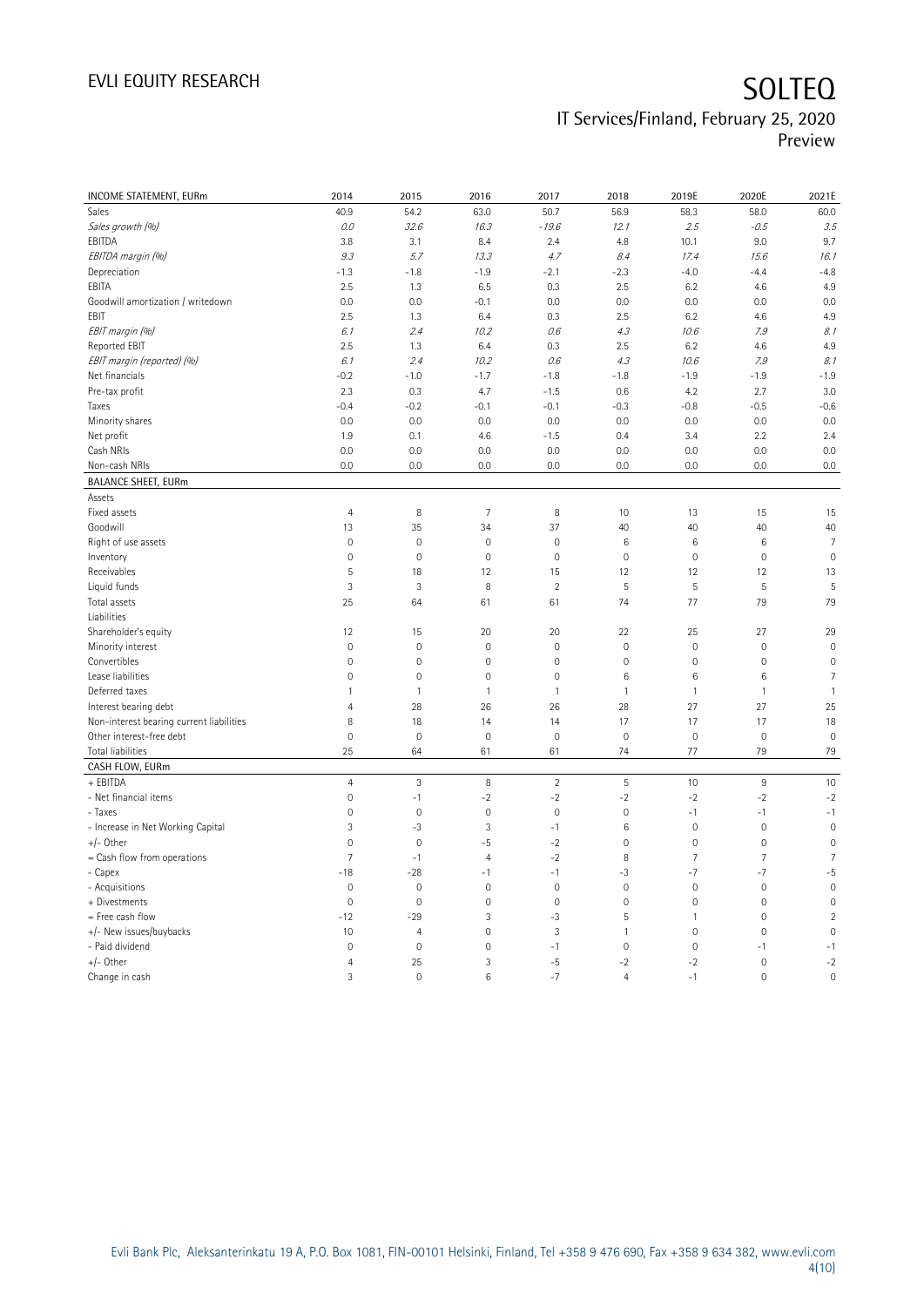| <b>KEY FIGURES</b>                             | 2015           | 2016   | 2017           | 2018           | 2019E          | 2020E      | 2021E          |
|------------------------------------------------|----------------|--------|----------------|----------------|----------------|------------|----------------|
| M-cap                                          | 30             | 28     | 28             | 25             | 28             | 28         | 28             |
| Net debt (excl. convertibles)                  | 26             | 17     | 24             | 29             | 28             | 29         | 27             |
| Enterprise value                               | 56             | 45     | 52             | 54             | 56             | 57         | 55             |
| Sales                                          | 54             | 63     | 51             | 57             | 58             | 58         | 60             |
| EBITDA                                         | 3              | 8      | $\overline{2}$ | 5              | 10             | 9          | 10             |
| EBIT                                           | $\overline{1}$ | $\,6$  | $\mathbf 0$    | $\overline{2}$ | $\,6$          | 5          | 5              |
| Pre-tax                                        | $\mathbf 0$    | 5      | $-1$           | 1              | $\overline{4}$ | 3          | 3              |
| Earnings                                       | $\mathbf 0$    | 5      | $-2$           | $\mathbf 0$    | 3              | $\sqrt{2}$ | $\overline{2}$ |
| Equity book value (excl. minorities)           | 15             | 20     | 20             | 22             | 25             | 27         | 29             |
| Valuation multiples                            |                |        |                |                |                |            |                |
| EV/sales                                       | 1.0            | 0.7    | 1.0            | 1.0            | 1.0            | 1.0        | 0.9            |
| EV/EBITDA                                      | 18.2           | 5.4    | 21.8           | 11.4           | 5.6            | 6.3        | 5.7            |
| EV/EBITA                                       | 43.4           | 7.0    | 168.7          | 22.0           | 9.1            | 12.4       | 11.3           |
| EV/EBIT                                        | 43.4           | 7.1    | 168.7          | 22.0           | 9.1            | 12.4       | 11.3           |
| EV/OCF                                         | $-94.8$        | 11.6   | $-25.1$        | 6.8            | 7.5            | 8.7        | 7.5            |
| EV/FCFF                                        | $-2.1$         | 4.2    | $-14.0$        | 14.0           | 13.5           | 17.4       | 9.6            |
| P/FCFE                                         | $-1.1$         | 9.3    | $-8.8$         | 5.3            | 31.5           | 455.2      | 12.1           |
| P/E                                            | 298.5          | 6.1    | $-18.3$        | 69.9           | 17.8           | 13.0       | 11.6           |
| P/B                                            | 2.0            | 1.4    | 1.4            | 1.1            | 1.1            | 1.0        | 1.0            |
| Target EV/EBITDA                               | 0.0            | 0.0    | 0.0            | 0.0            | 5.7            | 6.4        | 5.8            |
| Target EV/EBIT                                 | 0.0            | 0.0    | 0.0            | 0.0            | 9.3            | 12.6       | 11.5           |
| Target EV/FCF                                  | 0.0            | 0.0    | 0.0            | 0.0            | 64.6           | 941.5      | 24.2           |
| Target P/B                                     | $0.0\,$        | 0.0    | 0.0            | 0.0            | 1.1            | 1.1        | 1.0            |
| Target P/E                                     | 0.0            | 0.0    | 0.0            | 0.0            | 18.4           | 13.4       | 12.0           |
| Per share measures                             |                |        |                |                |                |            |                |
| Number of shares                               | 16,937         | 17,639 | 18,197         | 19,202         | 19,307         | 19,307     | 19,307         |
| Number of shares (diluted)                     | 16,937         | 17,639 | 18,197         | 19,202         | 19,307         | 19,307     | 19,307         |
| EPS                                            | 0.01           | 0.26   | $-0.08$        | 0.02           | 0.18           | 0.11       | 0.12           |
| Operating cash flow per share                  | $-0.03$        | 0.22   | $-0.11$        | 0.42           | 0.39           | 0.34       | 0.38           |
| Free cash flow per share                       | $-1.69$        | 0.17   | $-0.17$        | 0.24           | 0.05           | 0.00       | 0.12           |
| Book value per share                           | 0.91           | 1.15   | 1.13           | 1.14           | 1.31           | 1.39       | 1.48           |
| Dividend per share                             | 0.00           | 0.05   | 0.00           | 0.00           | 0.03           | 0.03       | 0.04           |
| Dividend payout ratio, %                       | 0.0            | 19.1   | 0.0            | 0.0            | 17.0           | 30.0       | 30.0           |
| Dividend yield, %                              | 0.0            | 3.1    | 0.0            | 0.0            | 2.1            | 2.3        | 2.6            |
| FCF yield, %                                   | $-95.0$        | 10.8   | $-11.4$        | 18.8           | 3.2            | 0.2        | 8.3            |
| Efficiency measures                            |                |        |                |                |                |            |                |
| ROE                                            | 0.7            | 25.8   | $-7.4$         | 1.7            | 14.5           | 8.3        | 8.7            |
| ROCE                                           | 4.3            | 14.3   | 0.7            | 4.8            | 10.8           | 7.8        | 8.1            |
|                                                |                |        |                |                |                |            |                |
| Financial ratios                               | 0.0            |        |                |                |                |            |                |
| Inventories as % of sales                      |                | 0.1    | 0.3            | 0.2            | 0.2            | 0.2        | 0.2            |
| Receivables as % of sales                      | 33.6           | 18.9   | 28.9           | 21.1           | 21.1           | 21.1       | 21.1           |
| Non-interest bearing liabilities as % of sales | 33.7           | 21.5   | 27.0           | 29.2           | 29.2           | 29.2       | 29.2           |
| NWC/sales, %                                   | $-0.1$         | $-2.5$ | 2.2            | $-7.9$         | $-7.9$         | $-7.9$     | $-7.9$         |
| Operative CAPEX/sales, %                       | 51.7           | 1.4    | 2.1            | 5.8            | 11.3           | 11.2       | 8.4            |
| CAPEX/sales (incl. acquisitions), %            | 51.7           | 1.4    | 2.1            | 5.8            | 11.3           | 11.2       | 8.4            |
| FCFF/EBITDA                                    | $-8.7$         | 1.3    | $-1.6$         | 0.8            | 0.4            | 0.4        | 0.6            |
| Net debt/EBITDA, book-weighted                 | 8.4            | 2.1    | 10.2           | 6.2            | 2.8            | 3.2        | 2.8            |
| Debt/equity, market-weighted                   | 0.9            | 0.9    | 0.9            | 1.1            | 1.0            | 1.0        | 0.9            |
| Equity ratio, book-weighted                    | 24.0           | 33.2   | 33.3           | 29.3           | 32.9           | 34.1       | 36.0           |
| Gearing, %                                     | 167.5          | 85.0   | 118.7          | 134.5          | 112.7          | 108.0      | 95.5           |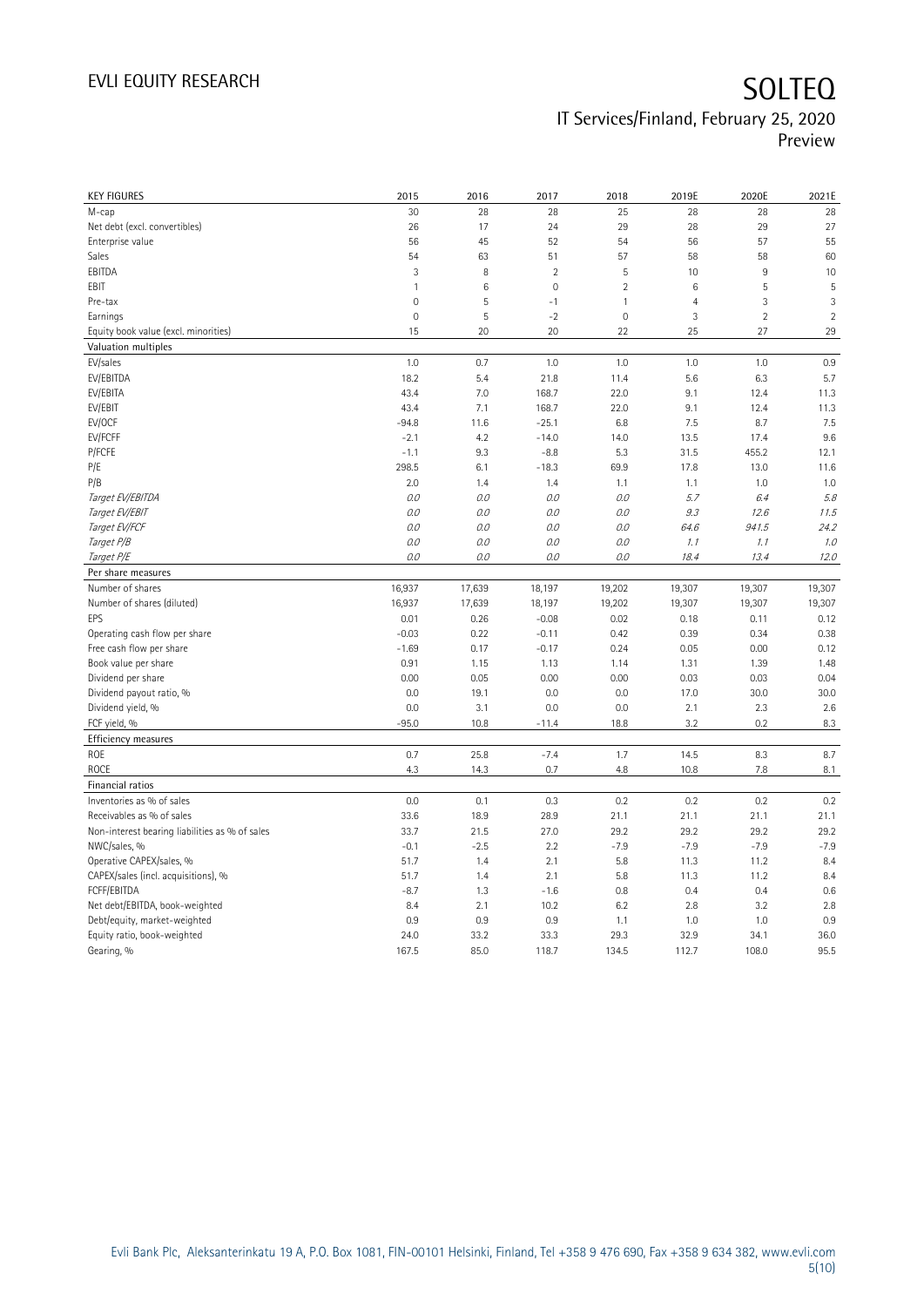COMPANY DESCRIPTION: Solteq is a Nordic software and IT-services provider specializing in digital business solutions. Solteq's strength has been in commerce related solutions with a focus on selected sectors, namely the retail and wholesale, industry, energy, and services sectors. Recent product development investments have focused on autonomous service robotics.

INVESTMENT CASE: Solteq's investment case revolves around the success of executing its strategy of shifting from its IT-services oriented past towards becoming a software house. Implied margin upside potential is considerable, with segment targets putting margins clearly in the double digits. Growth will need to be sought from abroad, as domestic growth potential is more restricted.

| <b>OWNERSHIP STRUCTURE</b>             | <b>SHARES</b> | <b>EURm</b> | 0/0   |
|----------------------------------------|---------------|-------------|-------|
| Sentica Buyout III Ky                  | 4,621,244     | 6.701       | 23.9% |
| Profiz Business Solution Ovi           | 2,051,997     | 2.975       | 10.6% |
| Elo Mutual Pension Insurance Company   | 2,000,000     | 2.900       | 10.4% |
| Saadetdin Ali                          | 1,403,165     | 2.035       | 7.3%  |
| Varma Mutual Pension Insurance Company | 1,245,597     | 1.806       | 6.5%  |
| Aalto Seppo Tapio                      | 700,000       | 1.015       | 3.6%  |
| Roininen Matti Juhani                  | 450,000       | 0.653       | 2.3%  |
| Väätäinen Olli Pekka                   | 400,000       | 0.580       | 2.1%  |
| Lamy Oy                                | 225,000       | 0.326       | 1.2%  |
| Sentica Buyout III Co-Investment Ky    | 180,049       | 0.261       | 0.9%  |
| Ten largest                            | 13,277,052    | 19.252      | 69%   |
| Residual                               | 6,029,475     | 8.743       | 31%   |
| Total                                  | 19,306,527    | 27.994      | 100%  |

| <b>EARNINGS CALENDAR</b> |                 |
|--------------------------|-----------------|
| February 27, 2020        | FY 2019 Results |
| April 30, 2020           | Q1 report       |
| August 13, 2020          | Q2 report       |
| October 29, 2020         | Q3 report       |
| OTHER EVENTS             |                 |
| April 01, 2020           | AGM             |
|                          |                 |

| COMPANY MISCELLANEOUS |                          |  |  |  |  |  |
|-----------------------|--------------------------|--|--|--|--|--|
| CEO: Olli Väätainen   | Karhumäentie 3, FI-01350 |  |  |  |  |  |
| CFO: Kari Lehtosalo   | Tel:                     |  |  |  |  |  |
| IR:                   |                          |  |  |  |  |  |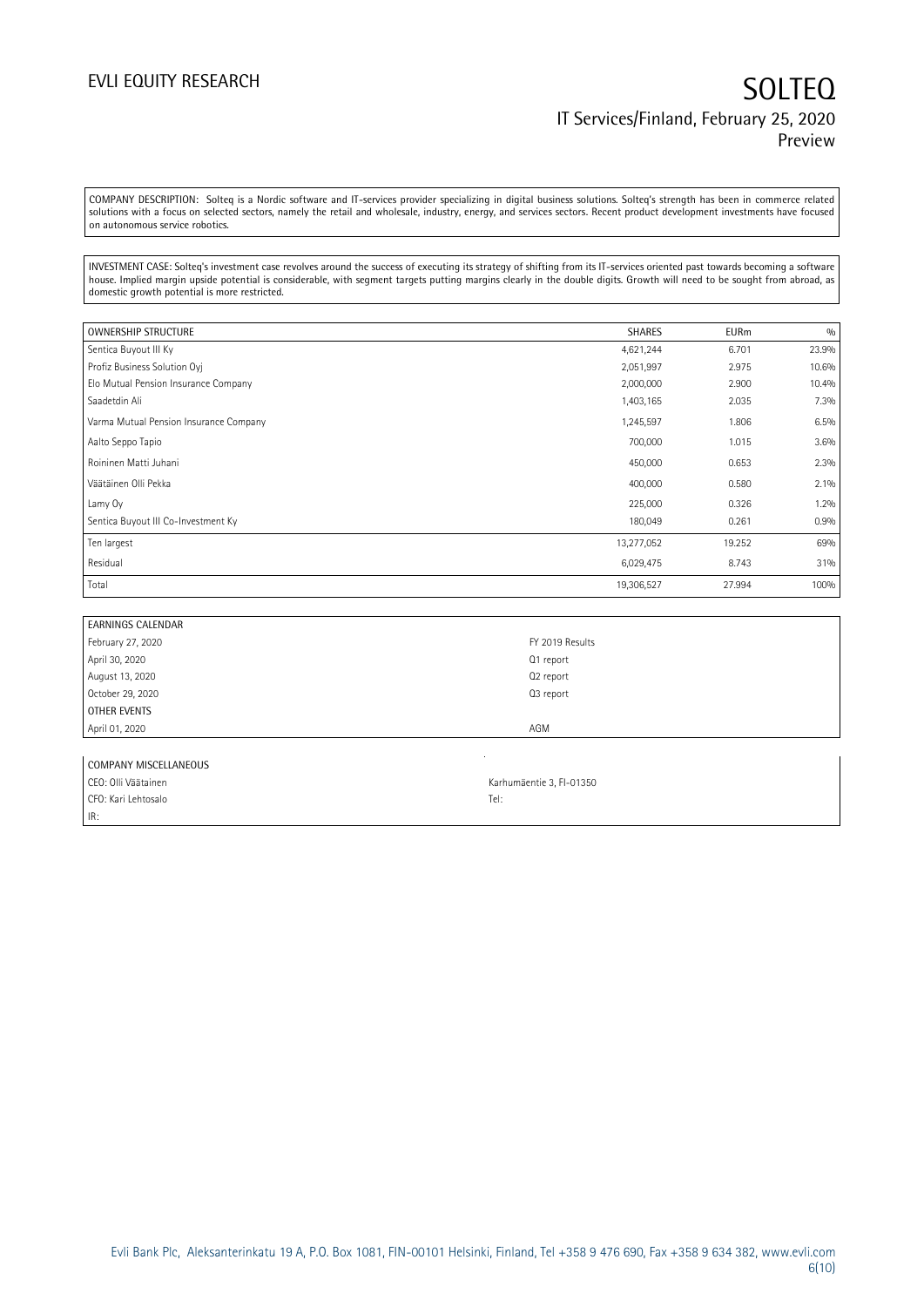DEFINITIONS

| P/E                                                                                                                                 | EPS                                                                      |
|-------------------------------------------------------------------------------------------------------------------------------------|--------------------------------------------------------------------------|
|                                                                                                                                     |                                                                          |
| Price per share<br>Earnings per share                                                                                               | Profit before extraord. items and taxes-income taxes + minority interest |
|                                                                                                                                     | Number of shares                                                         |
| P/BV                                                                                                                                | <b>DPS</b>                                                               |
|                                                                                                                                     |                                                                          |
| Price per share                                                                                                                     | Dividend for the financial period per share                              |
| Shareholders' equity + taxed provisions per share                                                                                   |                                                                          |
|                                                                                                                                     |                                                                          |
| Market cap                                                                                                                          | OCF (Operating cash flow)                                                |
|                                                                                                                                     |                                                                          |
| Price per share * Number of shares                                                                                                  | EBITDA - Net financial items - Taxes - Increase in working               |
|                                                                                                                                     | capital - Cash NRIs ± Other adjustments                                  |
|                                                                                                                                     |                                                                          |
| EV (Enterprise value)                                                                                                               | FCF (Free cash flow)                                                     |
|                                                                                                                                     |                                                                          |
| Market cap + net debt + minority interest at market value -                                                                         | Operating cash flow - operative CAPEX - acquisitions + divestments       |
| share of associated companies at market value                                                                                       |                                                                          |
|                                                                                                                                     |                                                                          |
| EV/Sales                                                                                                                            | FCF yield, %                                                             |
|                                                                                                                                     |                                                                          |
| Enterprise value<br><b>Sales</b>                                                                                                    | Free cash flow                                                           |
|                                                                                                                                     | Market cap                                                               |
| EV/EBITDA                                                                                                                           | Operative CAPEX/sales                                                    |
|                                                                                                                                     |                                                                          |
| Enterprise value                                                                                                                    | Capital expenditure - divestments - acquisitions                         |
| Earnings before interest, tax, depreciation and amortization                                                                        | Sales                                                                    |
| EV/EBIT                                                                                                                             | Net working capital                                                      |
|                                                                                                                                     |                                                                          |
|                                                                                                                                     |                                                                          |
| Enterprise value<br>Operating profit                                                                                                | Current assets - current liabilities                                     |
|                                                                                                                                     |                                                                          |
| Net debt                                                                                                                            | Capital employed/Share                                                   |
|                                                                                                                                     |                                                                          |
| Interest bearing debt - financial assets                                                                                            | Total assets - non-interest bearing debt                                 |
|                                                                                                                                     | Number of shares                                                         |
| Total assets                                                                                                                        | Gearing                                                                  |
|                                                                                                                                     |                                                                          |
| Balance sheet total                                                                                                                 | Net debt                                                                 |
|                                                                                                                                     | Equity                                                                   |
| Div yield, %                                                                                                                        | Debt/Equity, %                                                           |
|                                                                                                                                     |                                                                          |
| Dividend per share                                                                                                                  | Interest bearing debt                                                    |
| Price per share                                                                                                                     | Shareholders' equity $+$ minority interest $+$ taxed provisions          |
|                                                                                                                                     |                                                                          |
|                                                                                                                                     |                                                                          |
| Payout ratio, %                                                                                                                     | Equity ratio, %                                                          |
|                                                                                                                                     |                                                                          |
| Total dividends<br>Earnings before extraordinary items and taxes - income taxes + minority interest                                 | Shareholders' equity $+$ minority interest $+$ taxed provisions          |
|                                                                                                                                     | Total assets - interest-free loans                                       |
|                                                                                                                                     |                                                                          |
| ROCE, %                                                                                                                             | CAGR, %                                                                  |
|                                                                                                                                     |                                                                          |
| Profit before extraordinary items + interest expenses+ other financial costs                                                        | Cumulative annual growth rate = Average growth per year                  |
| Balance sheet total - non-interest bearing debt (average)                                                                           |                                                                          |
|                                                                                                                                     |                                                                          |
| ROE, %                                                                                                                              |                                                                          |
|                                                                                                                                     |                                                                          |
| Profit before extraordinary items and taxes - income taxes<br>Shareholder's equity + minority interest + taxed provisions (average) |                                                                          |
|                                                                                                                                     |                                                                          |
|                                                                                                                                     |                                                                          |
|                                                                                                                                     |                                                                          |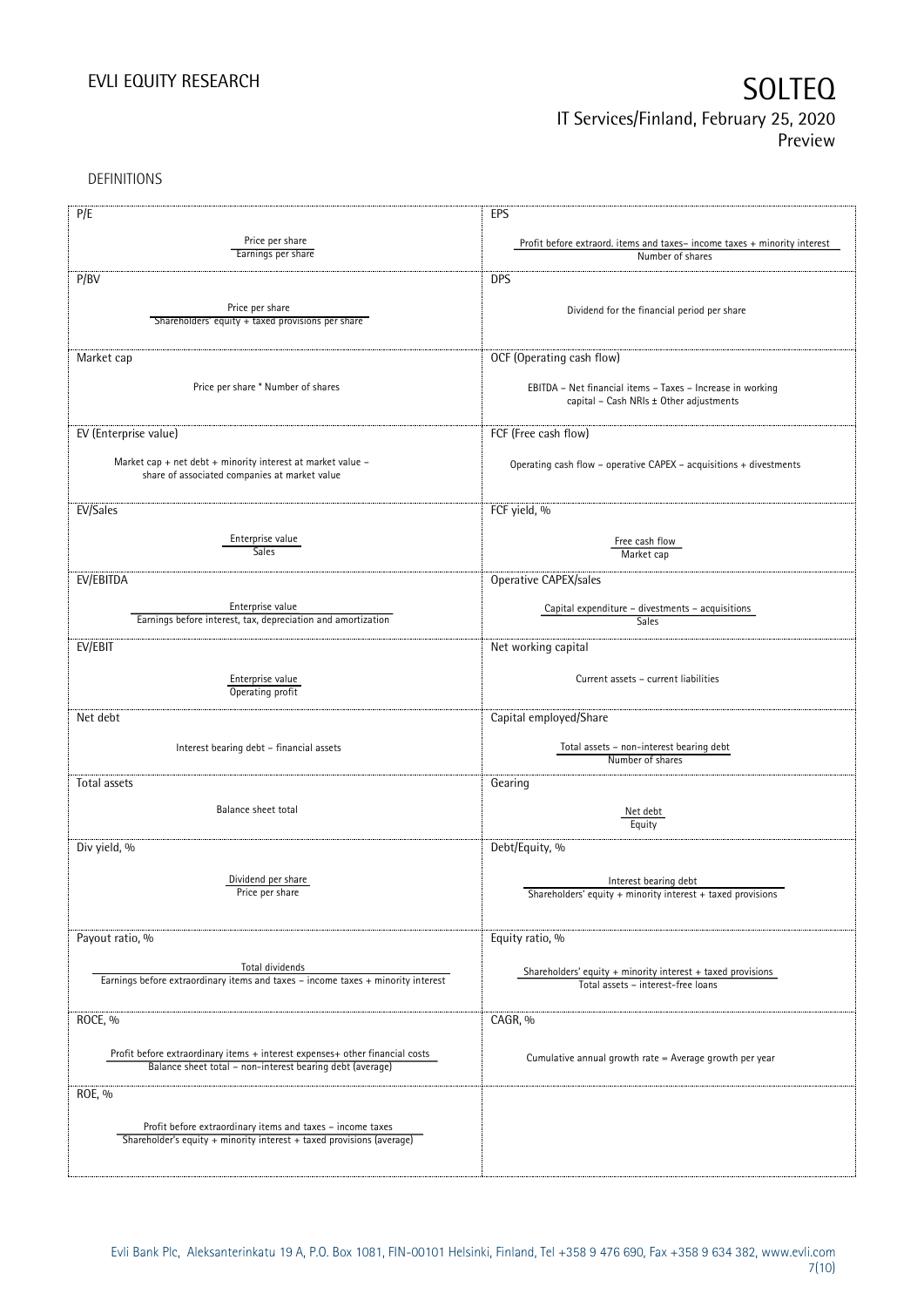### Important Disclosures

Evli Research Partners Plc ("ERP") uses 12-month target prices. Target prices are defined by utilizing analytical techniques based on financial theory including (but not limited to) discounted cash flow analysis and comparative valuation. The selection of valuation methods depends on different circumstances. Target prices may be altered on the basis of new information coming to light in the underlying company or changes in interest rates, changes in foreign exchange rates, other securities prices or market indices or outlook for the aforementioned factors or other factors that may change the conditions of financial markets. Recommendations and changes by analysts are available at [Analysts' recommendations and ratings revisions](https://research.evli.com/JasperAllModels.action?authParam=key;461&authParam=x;G3rNagWrtf7K&authType=3).

Investment recommendations are defined as follows:

| Target price compared to share price | Recommendation                |
|--------------------------------------|-------------------------------|
| $<-10.06$                            | SELL.                         |
| $-10 - (+10)$ %                      | H <sub>O</sub> I <sub>D</sub> |
| > 10%                                | <b>BUY</b>                    |

ERP's investment recommendation of the analyzed company is updated at least 2 timer per year.



The graph above shows the distribution of ERP's recommendations of companies under coverage in 1st of February 2019. If recommendation is not given, it is not mentioned here.

### Name(s) of the analyst(s): Salokivi

This research report has been prepared by Evli Research Partners Plc ("ERP" or "Evli Research"). ERP is a subsidiary of Evli Bank Plc. Production of the investment recommendation has been concluded on 25.2.2020, 8:45. This report has been published on 25.2.2020, 9:00.

None of the analysts contributing to this report, persons under their guardianship or corporations under their control have a position in the shares of the company or related securities.

The date and time for any price of financial instruments mentioned in the recommendation refer to the previous trading day's closing price(s) unless otherwise stated in the report.

Each analyst responsible for the content of this report assures that the expressed views accurately reflect the personal views of each analyst on the covered companies and securities. Each analyst assures that (s)he has not been, nor are or will be, receiving direct or indirect compensation related to the specific recommendations or views contained in this report.

Companies in the Evli Group, affiliates or staff of companies in the Evli Group, may perform services for, solicit business from, hold long or short positions in, or otherwise be interested in the investments (including derivatives) of any company mentioned in the publication or report.

Neither ERP nor any company within the Evli Group have managed or co-managed a public offering of the company's securities during the last 12 months prior to, received compensation for investment banking services from the company during the last 12 months prior to the publication of the research report.

ERP has signed an agreement with the issuer of the financial instruments mentioned in the recommendation, which includes production of research reports. This assignment has a limited economic and financial impact on ERP and/or Evli. Under the assignment ERP performs services including, but not limited to, arranging investor meetings or –events, investor relations communication advisory and production of research material.

ERP or another company within the Evli Group does not have an agreement with the company to perform market making or liquidity providing services.

For the prevention and avoidance of conflicts of interests with respect to this report, there is an information barrier (Chinese wall) between Investment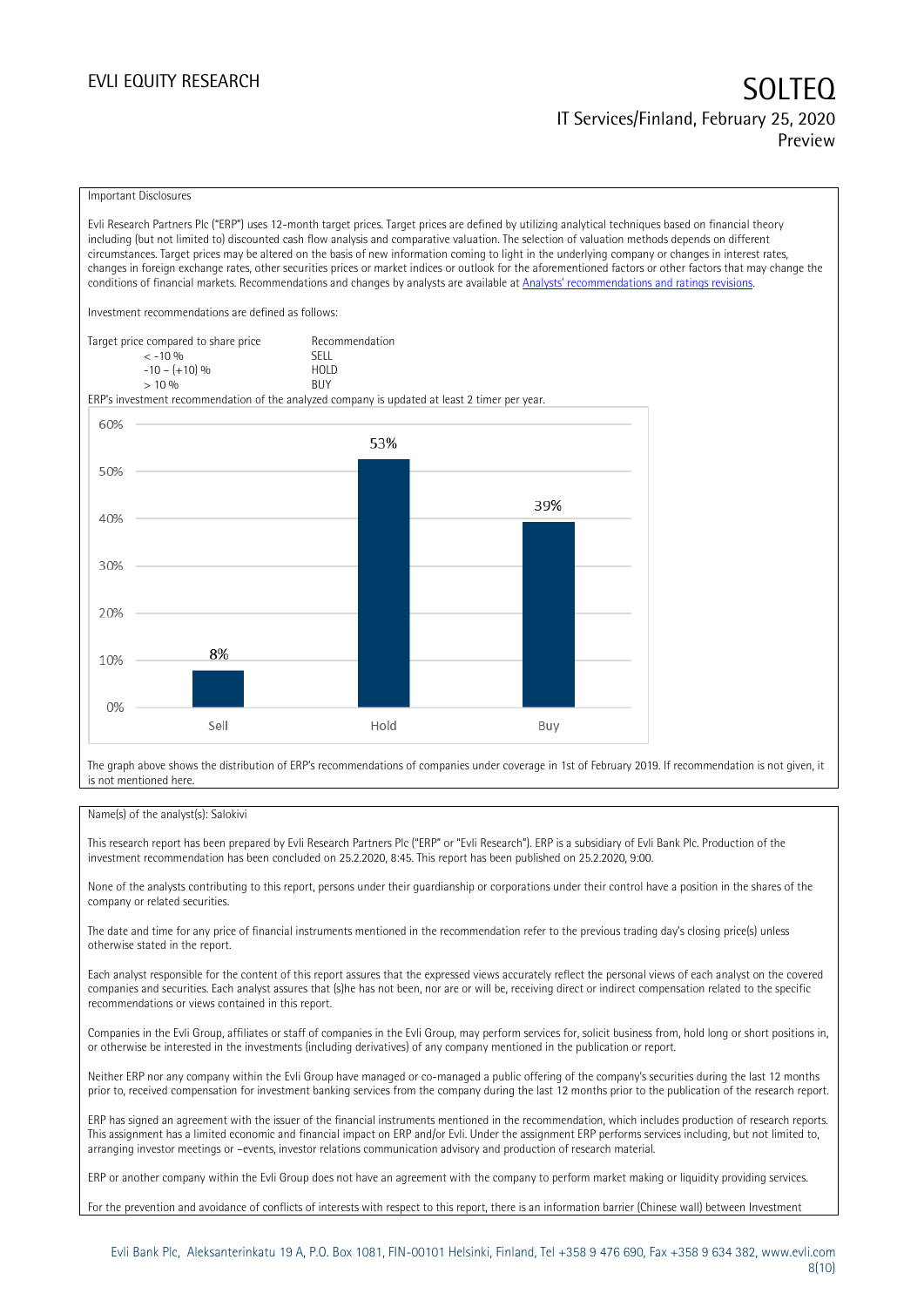Research and Corporate Finance units concerning unpublished investment banking services to the company. The remuneration of the analyst(s) is not tied directly or indirectly to investment banking transactions or other services performed by Evli Bank Plc or any company within Evli Group.

Selected portions of the report were provided to the company for fact checking purposes only.

This report is provided and intended for informational purposes only and may not be used or considered under any circumstances as an offer to sell or buy any securities or as advice to trade any securities.

This report is based on sources ERP considers to be correct and reliable. The sources include information providers Reuters and Bloomberg, stock-exchange releases from the companies and other company news, Statistics Finland and articles in newspapers and magazines. However, ERP does not guarantee the materialization, correctness, accuracy or completeness of the information, opinions, estimates or forecasts expressed or implied in the report. In addition, circumstantial changes may have an influence on opinions and estimates presented in this report. The opinions and estimates presented are valid at the moment of their publication and they can be changed without a separate announcement. Neither ERP nor any company within the Evli Group are responsible for amending, correcting or updating any information, opinions or estimates contained in this report. Neither ERP nor any company within the Evli Group will compensate any direct or consequential loss caused by or derived from the use of the information represented in this publication.

All information published in this report is for the original recipient's private and internal use only. ERP reserves all rights to the report. No part of this publication may be reproduced or transmitted in any form or by any means, electronic, mechanical, photocopying, recording or otherwise, or stored in any retrieval system of any nature, without the written permission of ERP.

This report or its copy may not be published or distributed in Australia, Canada, Hong Kong, Japan, New Zealand, Singapore or South Africa. The publication or distribution of this report in certain other jurisdictions may also be restricted by law. Persons into whose possession this report comes are required to inform themselves about and to observe any such restrictions.

Evli Bank Plc is not registered as a broker-dealer with the U. S. Securities and Exchange Commission ("SEC"), and it and its analysts are not subject to SEC rules on securities analysts' certification as to the currency of their views reflected in the research report. Evli Bank is not a member of the Financial Industry Regulatory Authority ("FINRA"). It and its securities analysts are not subject to FINRA's rules on Communications with the Public and Research Analysts and Research Reports and the attendant requirements for fairness, balance and disclosure of potential conflicts of interest. This research report is only being offered in U.S. by Auerbach Grayson & Company, LLC (Auerbach Grayson) to Major U.S. Institutional Investors and is not available to, and should not be used by, any U.S. person or entity that is not a Major U.S. Institutional Investor. Auerbach Grayson is a broker-dealer registered with the U.S. Securities and Exchange Commission and is a member of the FINRA. U.S. entities seeking more information about any of the issuers or securities discussed in this report should contact Auerbach Grayson. The securities of non-U.S. issuers may not be registered with or subject to SEC reporting and other requirements.

ERP is not a supervised entity but its parent company Evli Bank Plc is supervised by the Finnish Financial Supervision Authority.